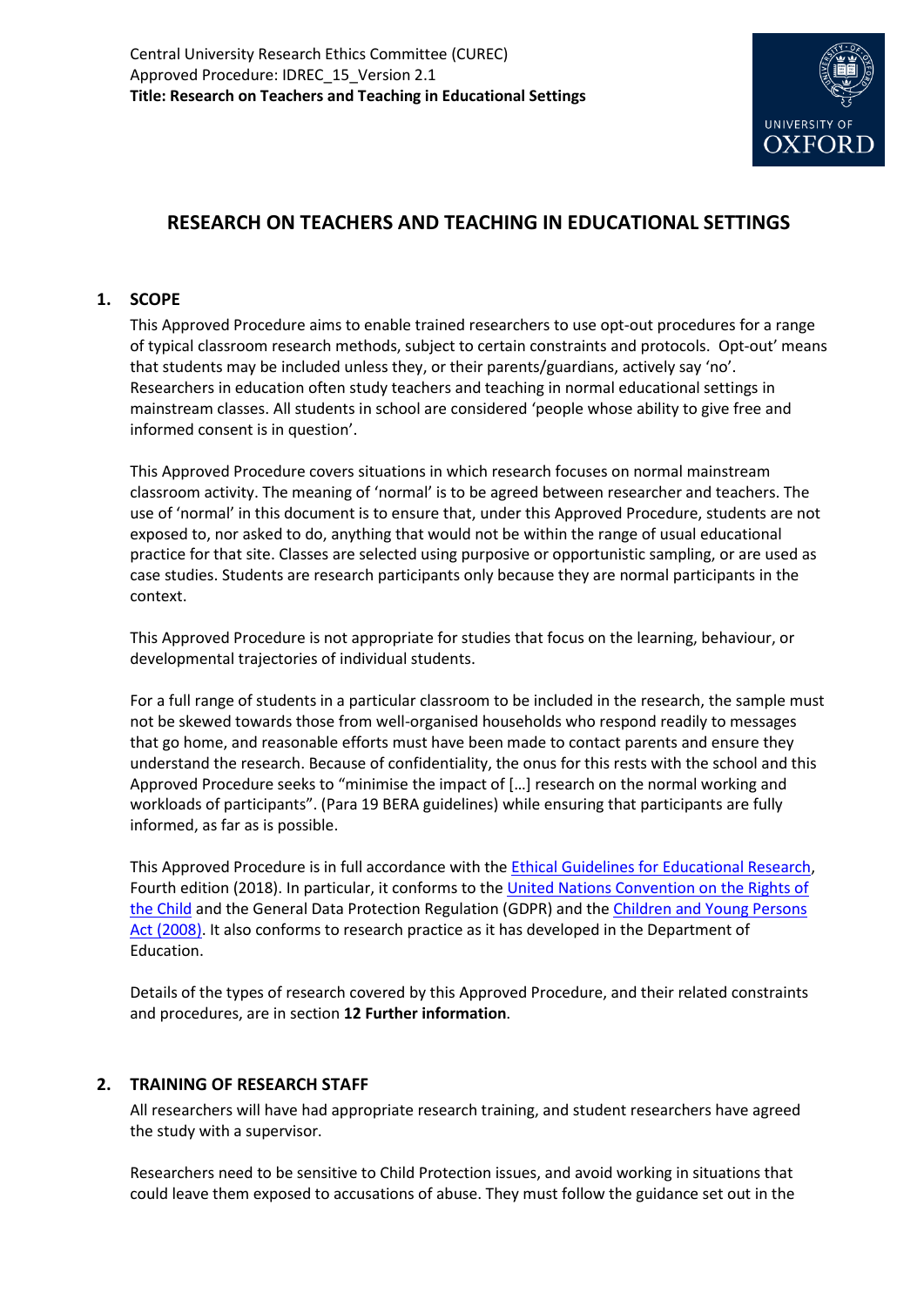University's ['Safeguarding Code of Practice',](https://www.admin.ox.ac.uk/personnel/cops/safeguarding/) especially '[guidance for activities involving adults at risk](https://www.admin.ox.ac.uk/personnel/cops/safeguarding/safeguide/)  [or children](https://www.admin.ox.ac.uk/personnel/cops/safeguarding/safeguide/)'. Researchers must complete the online training course ['An introduction to](https://hr.admin.ox.ac.uk/safeguarding-at-risk-adults-and-children#collapse1406916)  [Safeguarding'](https://hr.admin.ox.ac.uk/safeguarding-at-risk-adults-and-children#collapse1406916) provided by the Oxford Safeguarding Children Board, as well as undertaking risk assessments of the proposed research. Any risk assessment should also include details of how research participants can report concerns about any member of the University with whom they will be interacting.

Researchers should also take responsibility for complying with safeguarding regulations and research practices which relate to the setting(s) (country, institution) of their research. As well as such compliance, researchers should consult guidance from the relevant professional associations. For example, for research settings in the UK, it is likely that researchers will require Disclosure and Barring Service (DBS) clearance - detailed guidance on obtaining safeguarding clearance can be found on the [DBS website.](https://www.gov.uk/government/organisations/disclosure-and-barring-service) Note that there are different levels of DBS check – the level you require will depend on the frequency and type of activity carried out.

# **3. METHODS FOR RECRUITING PARTICIPANTS**

Methods for recruitment/sampling will depend on the study. The study must be agreed with the school Head Teacher and the teacher(s) concerned. Usually the first contact is with the teacher with whom the research is to be conducted, a head of department, or a Head Teacher. A formal letter to the Head Teacher should follow, including the information and requirements for the research, and a formal request to host the research. The classes for the research can then be chosen and the procedures for consent agreed with the school. It should be noted that agreement by the University for the opt-out procedure to be used does not commit the school to this, and they may still request opt-in procedures be used. In all types of setting, it is recommended also to seek assent from the students themselves. Students must be made aware that they are free not to take part even if their parents/guardians have consented.

Researchers and the school need to ensure that non-English-literate parents are contacted in an appropriate way, and that parents and students who may, for cultural reasons, be especially sensitive about recordings, fully understand the implications. In addition, the researcher will rely primarily on the teacher's guidance on which students are appropriate to be included in the particular study. Teachers who are the participants in the research must sign a consent form for the research to proceed, and undertake to maintain anonymity of individual students, and to provide any necessary anonymous secondary data.

# **4. INFORMATION PROVIDED TO PARTICIPANTS**

The specific details provided to parents will vary depending on the study, but should always be on University headed paper, showing the departmental name and address. It is usual to have separate information sheets for parents/guardians and simpler versions for the students.

The Information Sheet should be written in simple but non-patronising language. Most wordprocessing packages provide readability statistics for a document, and one should aim for a 12-yearold (Year 7) reading level for adults. Any information for students should be worded and illustrated very clearly and simply.

Please refer to the Information Sheet templates associated with this Approved Procedure, which should be adapted for the research.

Please also see CUREC's [guidance on the informed consent process.](http://researchsupport.admin.ox.ac.uk/governance/ethics/resources/consent)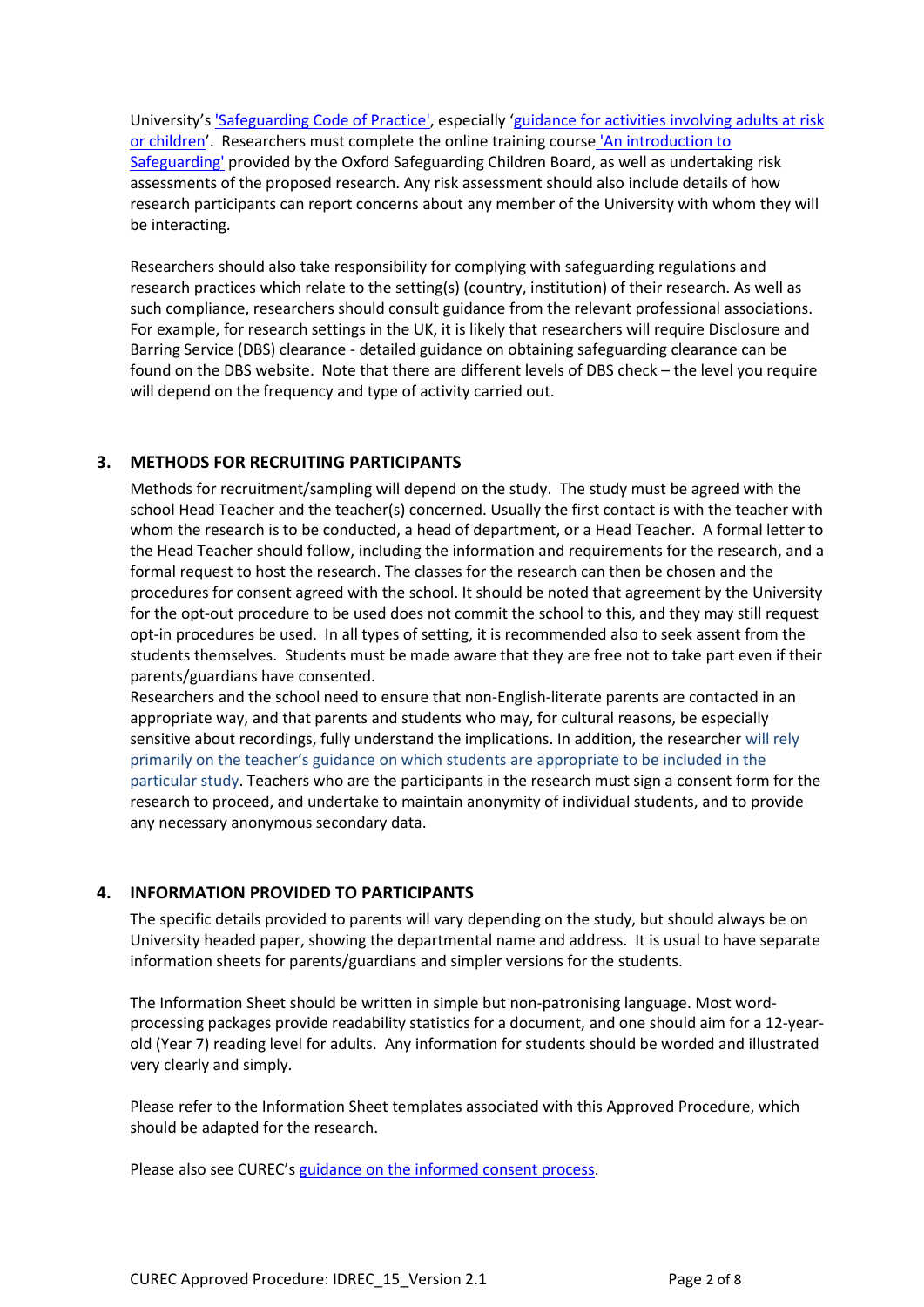## **5. CONSENT OF PARTICIPANTS**

*Group A activities*, which do not alter the students' normal classroom experience and/or which focus solely on the teacher will need only signed informed consent from the Head Teacher and teacher. Sample letters should be provided with the ethics application. All information will be shared with the teacher. For Group A, there are no vulnerable participants and no additional or abnormal activities involving students.

*Group B activities* do not place students at educational risk, do not store images of students, and do not identify or focus on individual students. Students and parents should be fully informed via a parent/guardian information sheet and a separate information sheet, as appropriate, for the students. In all types of setting, it is recommended also to seek at least oral assent from the students themselves. Students must be made aware that they are free not to take part even if their parents/guardians have consented. Parents/Guardians should be provided with an opt-out form, and can choose to opt out at any stage. Students who do not take part in the research must have alternative provision of equivalent educational value, or in other cases be placed where they cannot be observed or recorded. All reasonable efforts must be made to contact parents and ensure they understand the information about the study, but confidentiality means that this onus often rests with the teacher or other school staff. In some contexts, such as independent boarding schools, the school itself is *in loco parentis* in this respect. Reasonable time should be allowed for parents to return a signed opt-out form.

The following should be considered by researchers and the schools they work with to ensure information reaches a student's home:

- Physical letters should have names of students written on them, to indicate clearly, which students have been given a letter. If records show that a letter has not been sent, these students must not be included in the research
- Targeted email from the school to parents of the involved classes to inform them about the research, including parent information sheet and opt-out form as attachments
- Targeted text from the school to parents of involved classes to inform them of upcoming research (drawing their attention to typed letter in schoolbags and/or email as appropriate)
- Possible follow-up text to remind parents of deadline for opt-out return
- Information included in school newsletter

Please refer to the Opt-out Form template associated with this Approved Procedure, and adapt this for the research as appropriate.

Please also see CUREC's [guidance on the informed consent process.](http://researchsupport.admin.ox.ac.uk/governance/ethics/resources/consent)

# **6. COMPENSATION**

Apart from the implicit benefits to teachers and students of having extra attention paid to their work, no rewards will be given in exchange for participation in the research.

# **7. POTENTIAL RISKS TO PARTICIPANTS/RESEARCHERS/OTHERS AND WHAT WILL BE DONE TO MINIMISE**

Researchers should take advice from the Department and host schools about DBS clearance (see the [Disclosure and Barring Service website](https://www.gov.uk/disclosure-barring-service-check/overview) for more information). Researchers must be sensitive to child protection issues and not work in situations that could leave them open to accusations of abuse.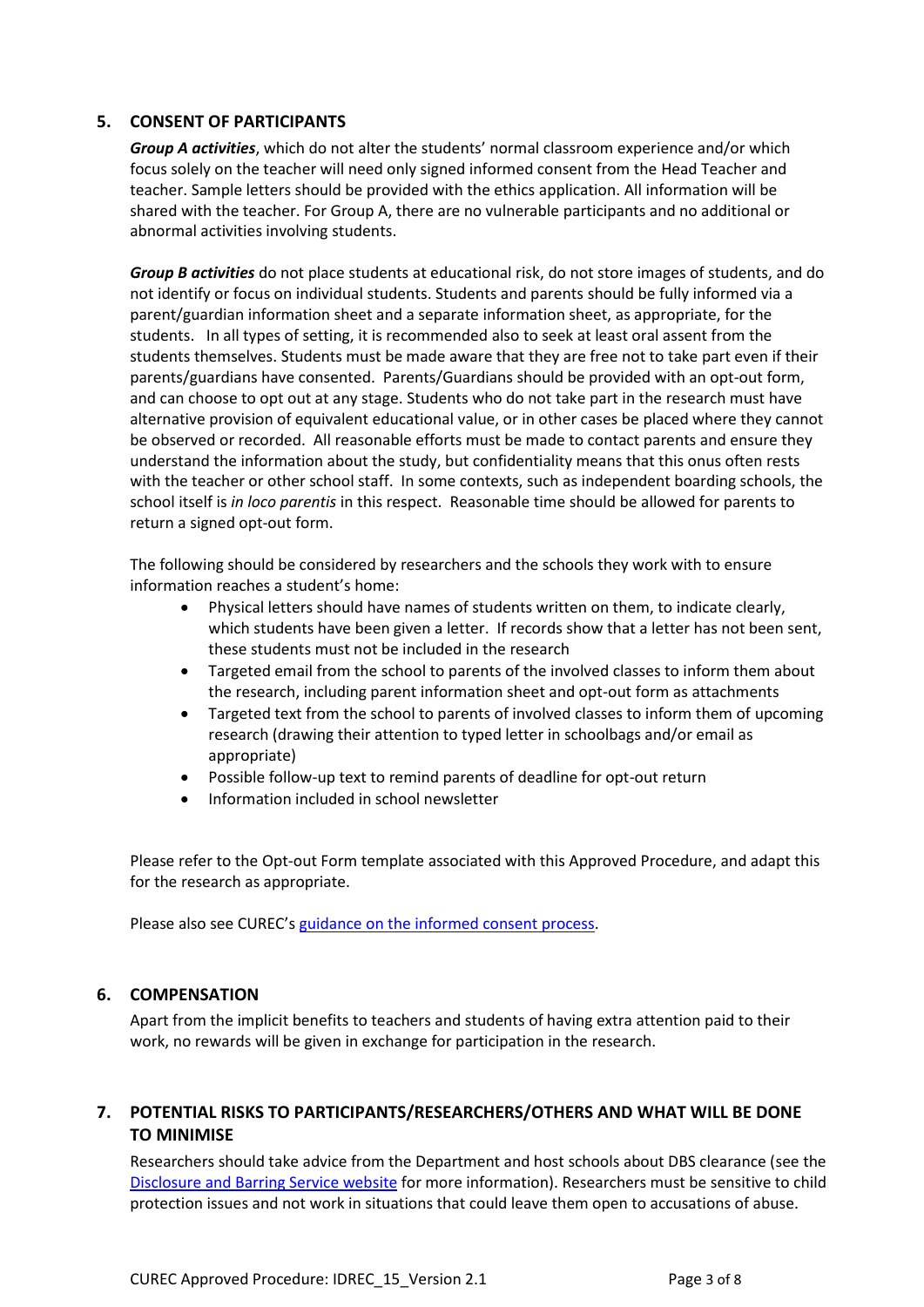Researchers must be aware of, and conform to, the requirements of the General Data Protection Regulation (GDPR); the Children and Young Persons Act (2008); and the BERA Ethical Guidelines for Educational Research (2018).

Please also refer to the Parent/Guardian Information Sheet template associated with this Approved Procedure.

## **8. MONITORING AND REPORTING OF ADVERSE OR UNFORESEEN EVENTS**

The research will take place in the classroom under the supervision of the classroom teacher. Any adverse or unforeseen events will be reported to the Head Teacher.

## **9. COMMUNICATION OF RESULTS**

The school should receive a brief report about the research, and parents be informed that this will be available.

In all publications arising from the research, identities of the school, teachers and students will be concealed unless further, specific, informed, opt-in permission is obtained. Teachers should be informed about any reports of the research which are going to be in the public domain, but do not need to be informed about reports which are only going to be in the research domain.

It is usual to give teachers copies of any video and audio material arising from their practice, and copies of any transcripts made.

# **10. RESPONSIBILITY OF RESEARCHER / CONFIDENTIALITY**

Research under this Approved Procedure does not focus on individual students as participants. It is therefore unlikely that any data would accrue, which would give reliable information about individual students that is not already available to the school in other ways. Data about the class that is of direct interest in the study may be kept confidential from the teacher if this is necessary, whilst it would be unethical not to share general matters of concern with the teacher if they are unaware of them (see BERA guidelines paragraphs 27-29). Data collected under an ethically approved research protocol citing this Approved Procedure should not be withheld if it has serious implications for the student and might give access to services that could be of help, but matters of this nature should be discussed with the teacher rather than with parents. It has to be considered that the researcher may have a skewed, partial, perspective and may not be an expert in special needs.

# **11. DATA PROTECTION**

Each student whose words or work is used in the study as an individual is to be given a participant number and the key to these must be kept secure. Written work must be de-identified before being handed to the researcher. Any video or audio material on which students are potentially identifiable (images and/or voice recordings) must be kept securely (ideally encrypted) in a locked cabinet or on a password-protected desktop computer. The material may not be stored on laptops or websites, or shared with anyone outside the research team. Once an anonymous transcription has been produced, the original should be destroyed, unless retention can be justified. Where possible, opt-out forms should be returned directly to the school and the school should then provide the researchers with a list of students that may be included in the study. Where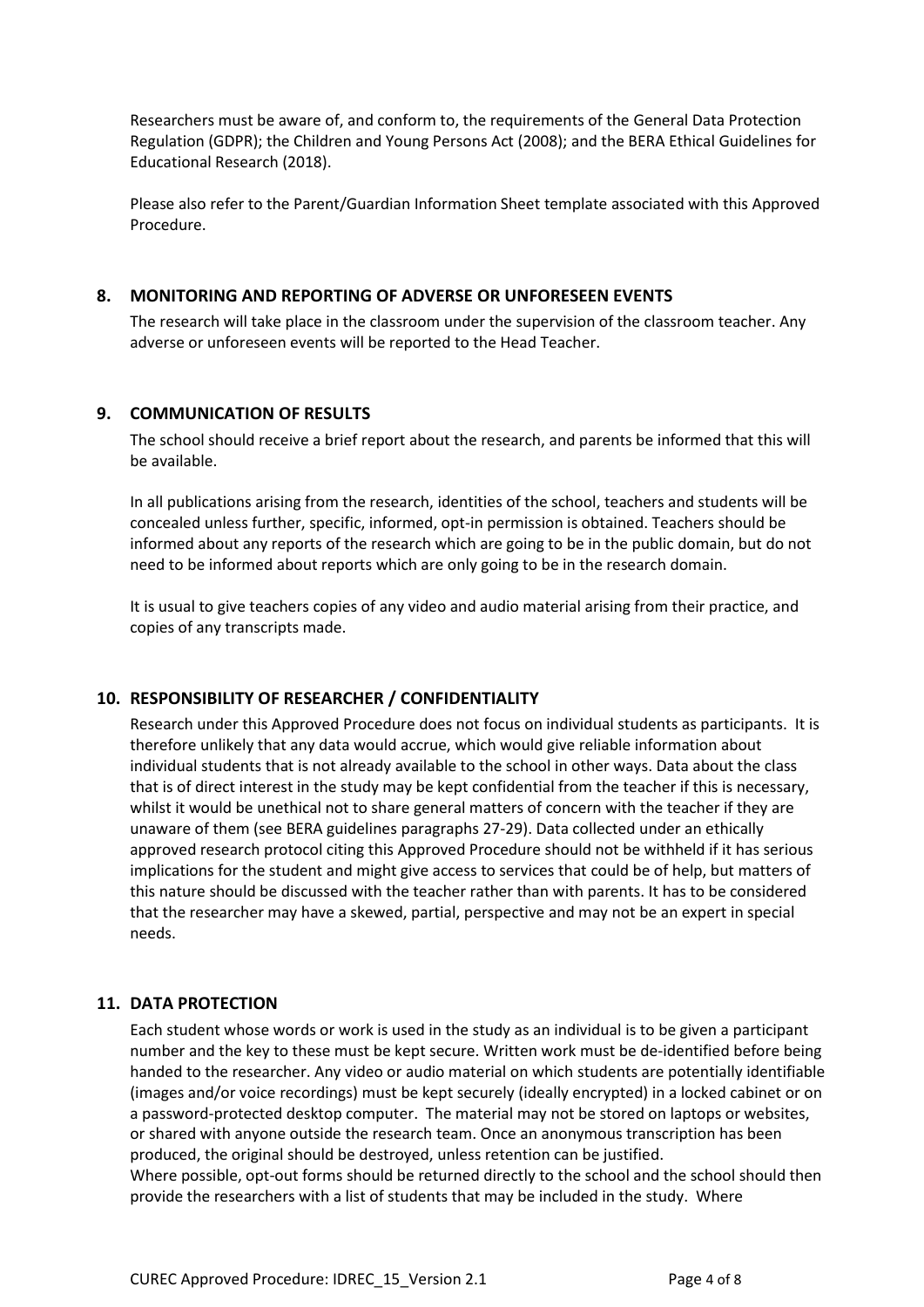researchers receive opt-out forms directly, these should be taken to the school when the researchers visit, and then be left at the school. It is then up to the school to determine for how long they will retain opt-out forms.

# **12. FURTHER INFORMATION**

[BERA ethical guidelines,](https://www.bera.ac.uk/publication/ethical-guidelines-for-educational-research-2018) under which the research must operate.

Economic and Social Research Ethics Council (ESRC) [Research Ethics Guidance.](https://esrc.ukri.org/funding/guidance-for-applicants/research-ethics/)

## **Group A research activities:**

Classroom research typically includes:

- observation of teachers
- audio-recording of the teacher with lapel microphone
- agreed curriculum-related non-invasive normal activities such as paper, verbal, computer tasks set by the teacher as part of the curriculum (excluding sensitive topics sometimes taught during pastoral, social and health education lessons) where the focus is not on individual performance on such tasks but how the tasks relate to the teaching

For this kind of research, opt-in informed consent of the teacher is usually sufficient, but researchers are advised to follow the ethics procedure of the school.

#### Group B research activities:

Classroom research also typically includes the following methods, in which there may be some focus on students as participants in the classroom:

- observation that includes students in normal classroom behaviour
- audio-recording with microphones which include students' voices in normal classroom interactions
- video-recording focused on teachers
- analysis of de-identified written artefacts from the lesson
- pedagogic activity such as researcher teaching the whole class, or having teacher-like conversations with individual or small groups of students in the classroom, within the usual curriculum
- teaching innovations, such as trialling innovative methods in a systematic way

All the above methods are often used in schools for development purposes and internal information purposes. The difference between research activities in Groups A & B is that in Group A there is no need at all to focus on students. In Group B there is the possibility that individual students will be the temporary focus in their normal classroom participation, but the unit of analysis is the teacher and/or the classroom situation and/or the lesson, not individual students. This Approved Procedure recognises that opt-out procedures are adequate for these types of research, so long as the research does not:

(a) disrupt the normal range of classroom practices as agreed by the school

(b) identify individual students by name or by video image, but instead uses codes to maintain anonymity

(c) focus on individual students' behaviour or learning, nor on named work

(d) place any student at risk educationally or in any other way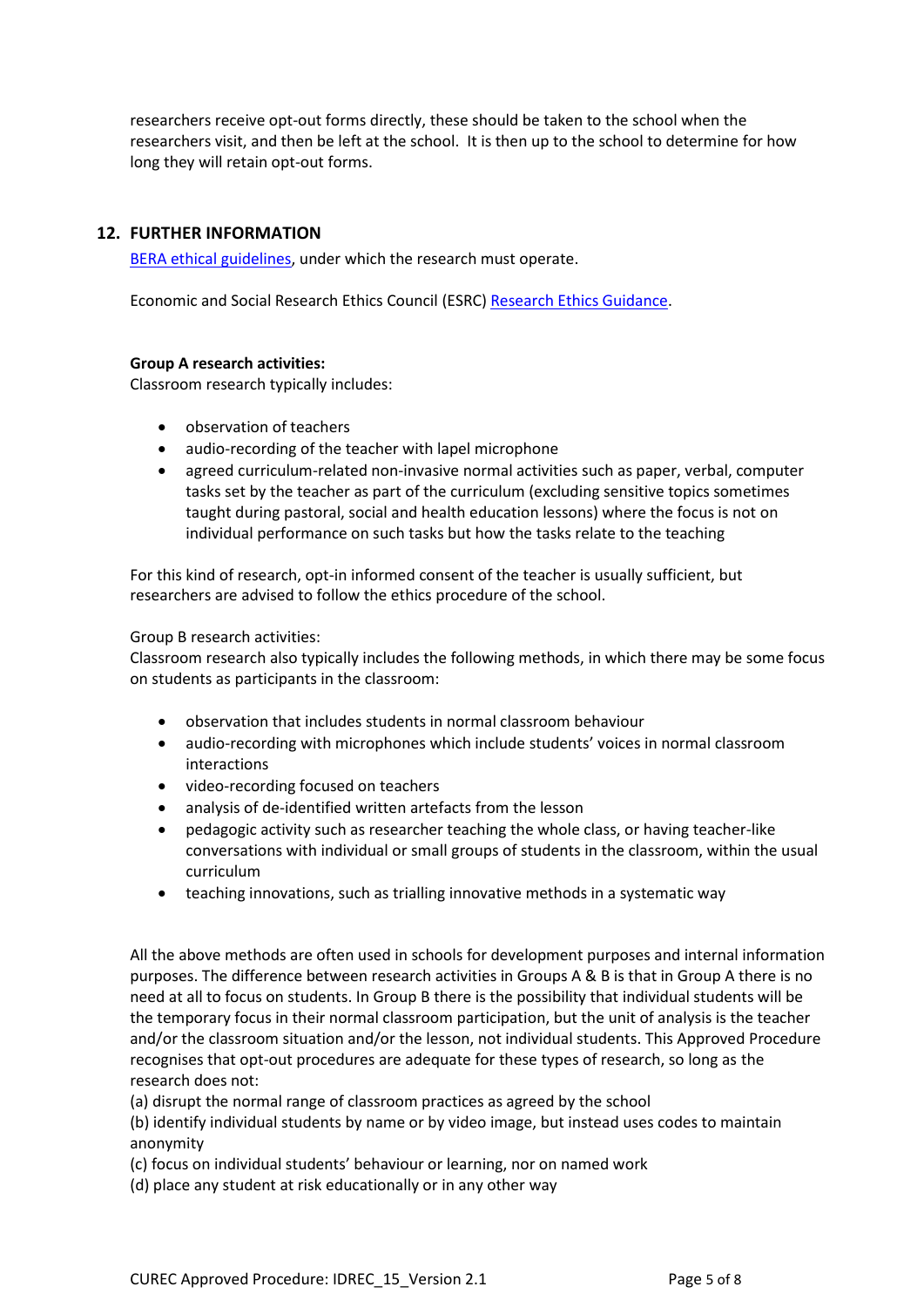and is agreed by the Head Teacher of the school and the relevant teacher(s). Students and parents are fully informed and can opt-out at any stage without educational risk.

#### **Types of research in group B**

#### **Observation**

Students' real names must not be used, nor obviously identifiable features. Student ID numbers must be created at the start of the research and used throughout observation notes, and the key to these numbers must be kept secure and only accessible to those members of the research team who need to use it. Events the researcher sees or hears which are of any concern and might relate to Health & Safety or Child Protection issues must be reported to the school safeguarding lead. No information can be recorded about students whose parents/guardians completed an opt-out form.

#### **Audio-recording**

Normally students will not be identifiable from audio recording due to them not being the focus of the research, and their names not being collected. Identifying sounds can be disguised in any use of the recording outside school and the research team's use. Names uttered in the sound recording should, where practical, be digitally cut or obscured and the original recording destroyed. Transcriptions should be accessible only for research purposes. Students whose parents/guardians completed an opt-out form must be positioned somewhere which avoids accidental capture while ensuring that they have their normal educational experience.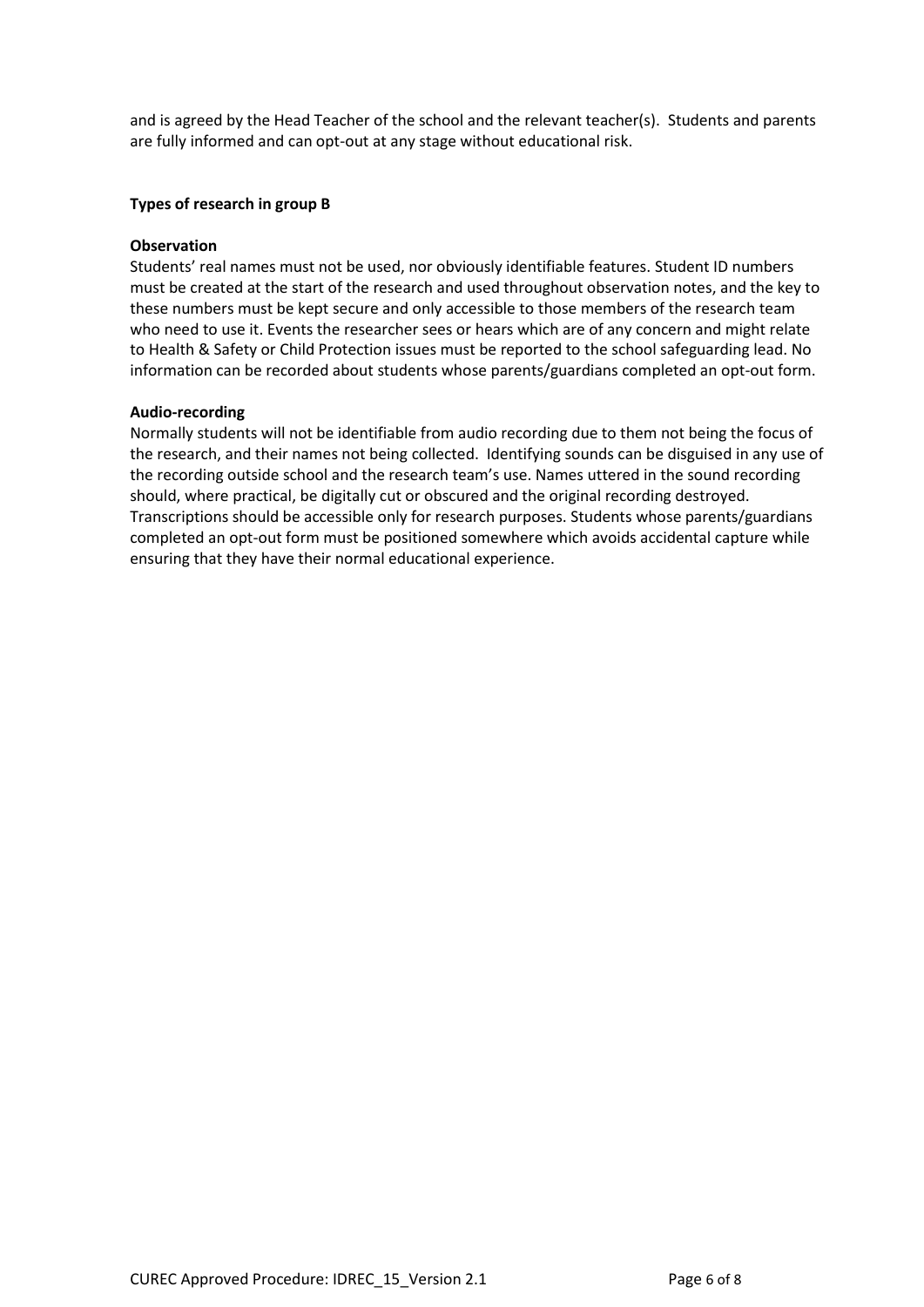## **Video**

The camera will point at the teacher, and avoid deliberate filming of students' faces or otherwise identifiable images. If a student walks into view, or goes to work in the area at which the camera is directed, the identifiable image will be removed from the electronic record. For example, this can be done *in situ* by covering the lens and recording in sound only, or by taking steps within a reasonable timeframe after recording to edit out the images of students. Images of students accidentally captured will not be reproduced or used for research purposes in an identifiable way, nor stored electronically in an accessible form. It is not just a matter of obscuring visual images, but of obscuring identity within the clues provided by a familiar context. Researchers should have such procedures in place at the planning stage. Students whose parents/guardians completed an opt-out form must not be captured on film at all; it is usually possible to seat them somewhere that avoids accidental capture while ensuring that they have their normal educational experience.

## **Analysis of written artefacts**

This research does not focus on individual students, so written artefacts are only used to give depth and full information about what was being done in the lesson, not as records of individual learning. The written material being used in this kind of research is that which is produced in the normal work of the lesson and has to be de-identified before being handed to the researcher, excluding that of opted-out students. This process must be included in the agreement with the teacher.

#### **Pedagogic intervention**

Some classroom research entails the researcher acting as a support teacher, or questioning individual or small groups of students in the classroom in ways typical of teachers and teaching assistants. Many classroom researchers are also qualified teachers so their ability to act appropriately is not an issue. Any pedagogic intervention by the researcher must be agreed with the teacher and must be within the normal practices and curriculum of the classroom, teachers and teaching assistants. Students whose parents/guardians completed an opt-out form must have alternative educational provision, which is equivalent to what they would have without the intervention. This Approved Procedure is not appropriate for deliberate non-curriculum innovations.

#### **Teaching innovation**

Researchers may agree with teachers a particular way of teaching for a certain period of time, and monitor both the methods and the results. To obtain permission from a school for such a teaching innovation, researchers must produce a full justification for this research and convince the school that what they are going to do will not put students at risk educationally. This process does not therefore have to be repeated with every student and every parent. Instead, the information letter should be from the school and researcher jointly, and the opt-out procedure used. This procedure recognises that educational development is a normal part of school life, and that teachers constantly change the way the curriculum is organised, try new ways to teach, and alter the nature of tasks. Thus, as long as the school supports the research, it can be seen as within normal school practice. Students whose parents/guardians completed an opt-out form must have alternative educational provision elsewhere that is equivalent to what they would have without the innovation.